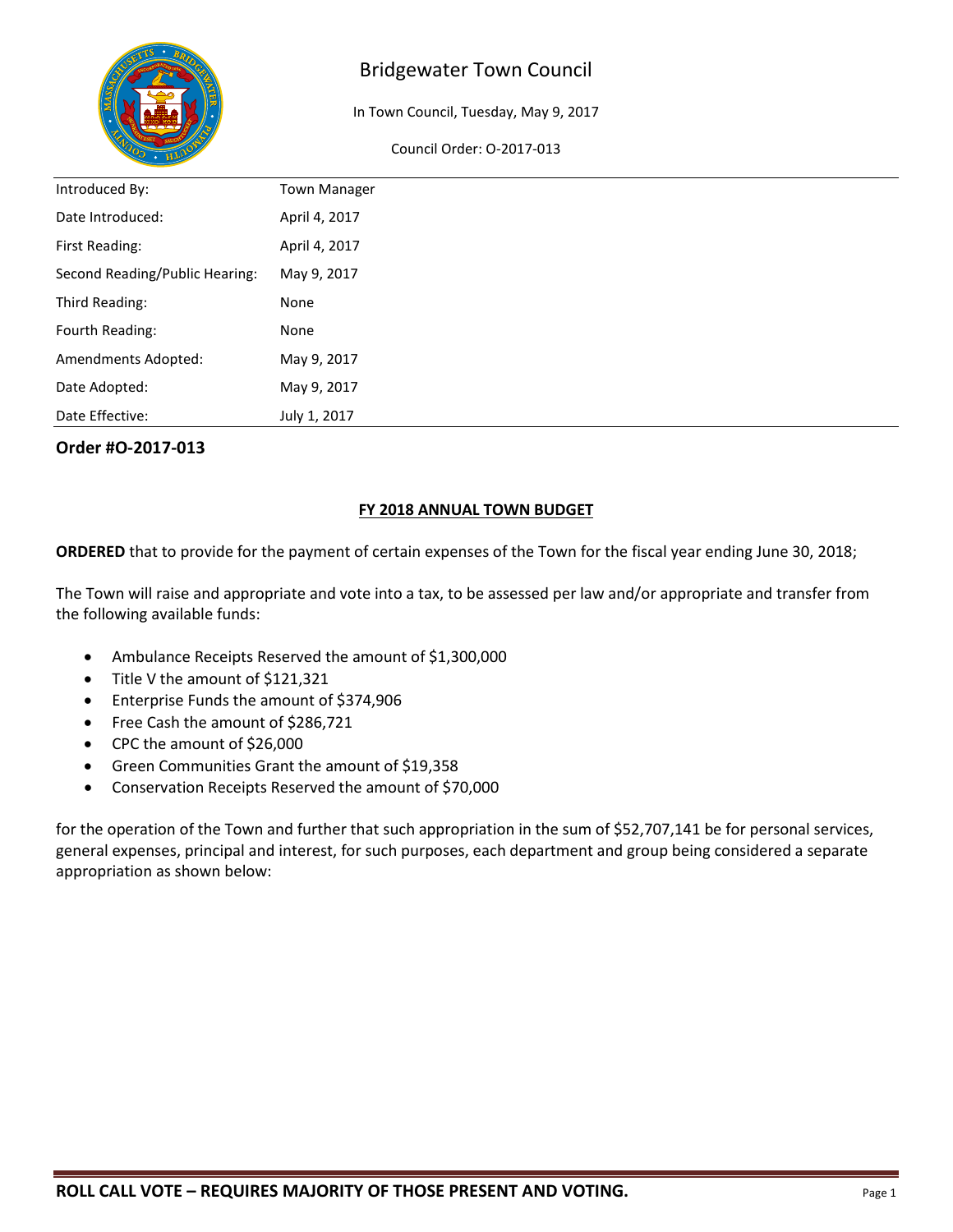# Town of Bridgewater TM Budget FY 2018

| DEPT NO.  | <b>DEPARTMENT DESCRIPTION</b>     | <b>GROUP DESCRIPTION</b>    | <b>FY 2018 TM</b><br><b>Budget</b> |
|-----------|-----------------------------------|-----------------------------|------------------------------------|
|           | <b>111 TOWN COUNCIL</b>           | Salaries / Wages / Benefits | 29,016                             |
|           |                                   | Expense                     | 10,000                             |
| 111 Total |                                   |                             | 39,016                             |
|           | <b>123 TOWN MANAGER</b>           | Salaries / Wages / Benefits | 301,563                            |
|           |                                   | Expense                     | 30,754                             |
| 123 Total |                                   |                             | 332,317                            |
|           | <b>131 FINANCE COMMITTEE</b>      | Salaries / Wages / Benefits | 2,000                              |
|           |                                   | Expense                     | 900                                |
| 131 Total |                                   |                             | 2,900                              |
|           | 132 RESERVE FUND                  | Expense                     | 60,000                             |
| 132 Total |                                   |                             | 60,000                             |
|           | <b>135 ACCOUNTANT</b>             | Salaries / Wages / Benefits | 284,517                            |
|           |                                   | Expense                     | 43,550                             |
| 135 Total |                                   |                             | 328,067                            |
|           | 141 ASSESSORS                     | Salaries / Wages / Benefits | 134,230                            |
|           |                                   | Expense                     | 139,670                            |
| 141 Total |                                   |                             | 273,900                            |
|           | <b>145 TREASURER</b>              | Salaries / Wages / Benefits | 378,566                            |
|           |                                   | Expense                     | 59,447                             |
| 145 Total |                                   |                             | 438,013                            |
|           | 151 LAW                           | Salaries / Wages / Benefits | 63,999                             |
|           |                                   | Expense                     | 10,000                             |
| 151 Total |                                   |                             | 73,999                             |
|           | <b>155 INFORMATION TECHNOLOGY</b> | Salaries / Wages / Benefits | 99,161                             |
|           |                                   | Expense                     | 258,715                            |
| 155 Total |                                   |                             | 357,876                            |
|           | <b>161 TOWN CLERK</b>             | Salaries / Wages / Benefits | 177,000                            |
|           |                                   | Expense                     | 40,323                             |
| 161 Total |                                   |                             | 217,323                            |
|           | <b>166 PARKING CLERK</b>          | Salaries / Wages / Benefits | 15,375                             |
|           |                                   | Expense                     | 750                                |
| 166 Total |                                   |                             | 16,125                             |
|           | 171 CONSERVATION                  | Salaries / Wages / Benefits | 75,693                             |
|           |                                   | Expense                     | 2,102                              |
| 171 Total |                                   |                             | 77,795                             |
|           | <b>175 PLANNING BOARD</b>         | Salaries / Wages / Benefits | 185,849                            |
|           |                                   | Expense                     | 3,375                              |
| 175 Total |                                   |                             | 189,224                            |
|           | 176 ZONING APPEALS                | Salaries / Wages / Benefits | 7,508                              |
|           |                                   | Expense                     | 500                                |
| 176 Total |                                   |                             | 8,008                              |

Page 1 of 3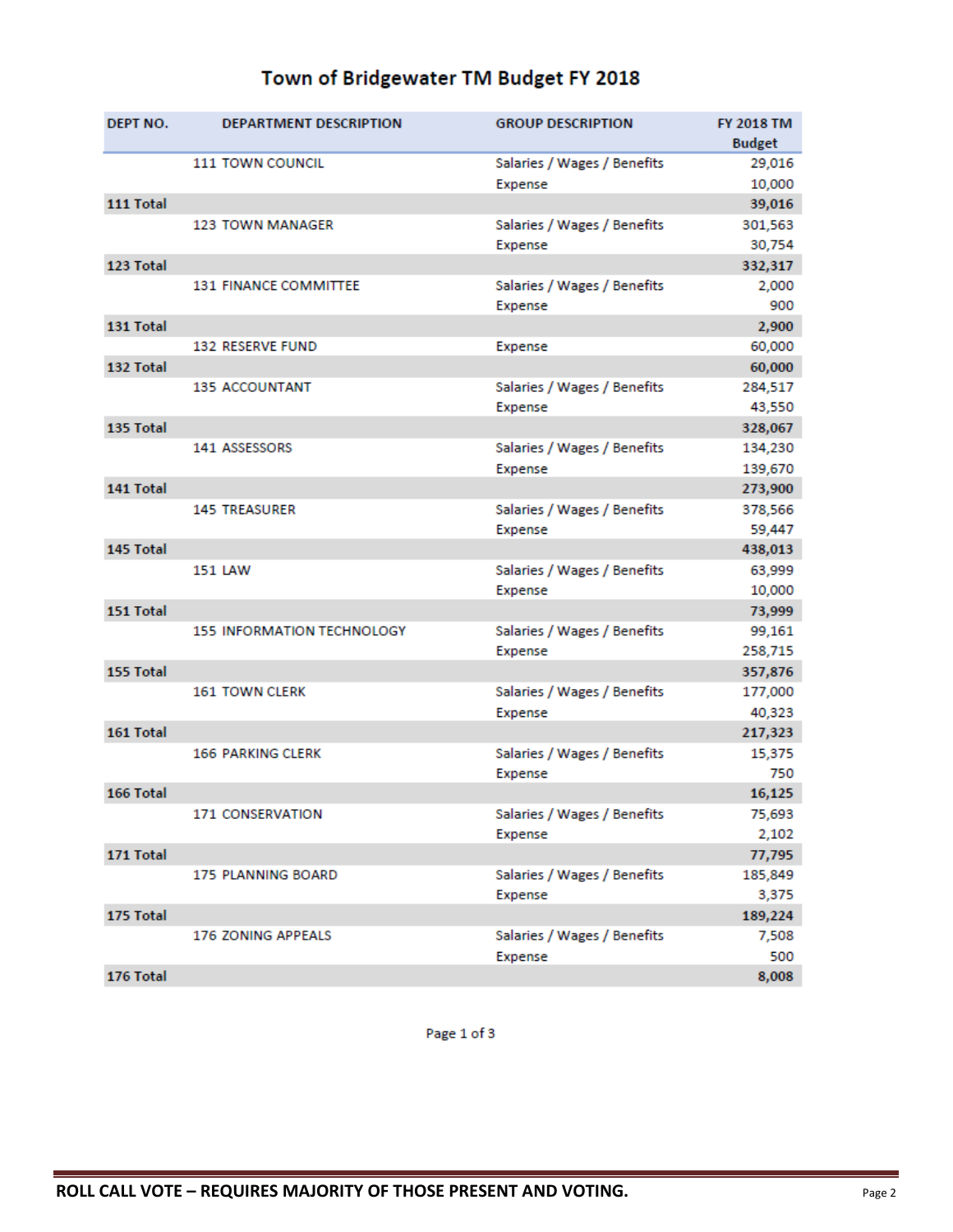# Town of Bridgewater TM Budget FY 2018

| DEPT NO.  | <b>DEPARTMENT DESCRIPTION</b>           | <b>GROUP DESCRIPTION</b>    | <b>FY 2018 TM</b>  |
|-----------|-----------------------------------------|-----------------------------|--------------------|
|           |                                         |                             | <b>Budget</b>      |
|           | <b>192 TOWN BUILDINGS</b>               | Salaries / Wages / Benefits | 50,003             |
|           |                                         | Expense                     | 131,000            |
| 192 Total |                                         |                             | 181,003            |
|           | 210 POLICE                              | Salaries / Wages / Benefits | 4,732,134          |
|           |                                         | Expense                     | 190,039            |
| 210 Total |                                         |                             | 4,922,173          |
|           | <b>220 FIRE</b>                         | Salaries / Wages / Benefits | 4,576,649          |
|           |                                         | Expense                     | 318,650            |
| 220 Total |                                         |                             | 4,895,299          |
|           | <b>240 INSPECTIONAL SERVICES</b>        | Salaries / Wages / Benefits | 398,107            |
|           |                                         | Expense                     | 30,400             |
| 240 Total |                                         |                             | 428,507            |
|           | 292 ANIMAL CONTROL                      | Salaries / Wages / Benefits | 42,315             |
|           |                                         | Expense                     | 1,000              |
| 292 Total |                                         |                             | 43,315             |
|           | 300 B/R REGIONAL DISTRICT TUITION       | Expense                     | 28,513,386         |
| 300 Total |                                         |                             | 28,513,386         |
|           | <b>301 BRISTOL AGRICULTURAL TUITION</b> | Expense                     | 94,300             |
| 301 Total |                                         |                             | 94,300             |
|           | <b>302 BRISTOL PLYMOUTH TUITION</b>     | Expense                     | 1,261,676          |
| 302 Total |                                         |                             | 1,261,676          |
|           | 303 NORFOLK COUNTY AGRICULTURAL TU      | Expense                     | 142,245            |
| 303 Total |                                         |                             | 142,245            |
|           | <b>410 TOWN ENGINEER</b>                | Salaries / Wages / Benefits | 61,558             |
| 410 Total |                                         |                             | 61,558             |
|           | 420 HIGHWAY DEPARTMENT                  | Salaries / Wages / Benefits | 713,371            |
|           |                                         | Expense                     | 332,375            |
| 420 Total |                                         |                             | 1,045,746          |
|           | 421 SNOW AND ICE                        | Salaries / Wages / Benefits | 40,000             |
|           |                                         | Expense                     | 41,100             |
| 421 Total |                                         |                             | 81,100             |
|           | <b>424 STREET LIGHTING</b>              | Expense                     | 175,818            |
| 424 Total |                                         |                             | 175,818            |
|           | 510 HEALTH                              | Salaries / Wages / Benefits | 132,549            |
| 510 Total |                                         | Expense                     | 18,434             |
|           | <b>541 COUNCIL ON AGING</b>             |                             | 150,983            |
|           |                                         | Salaries / Wages / Benefits | 163,036            |
|           |                                         | Expense                     | 2,625              |
| 541 Total | 543 VETERANS SERVICES                   |                             | 165,661            |
|           |                                         | Salaries / Wages / Benefits | 29,856             |
| 543 Total |                                         | Expense                     | 123,089<br>152,945 |
|           |                                         |                             |                    |

Page 2 of 3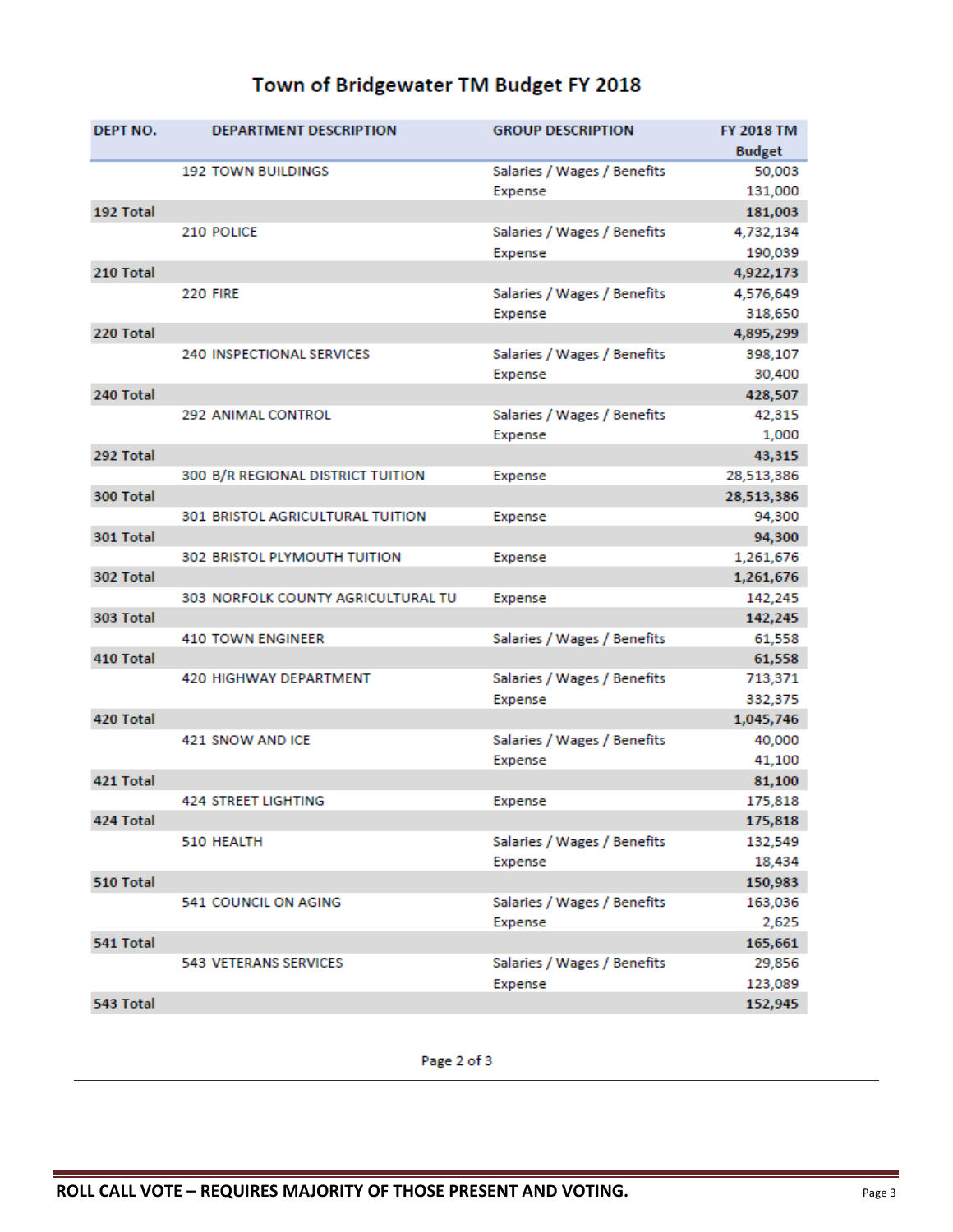| DEPT NO.  | <b>DEPARTMENT DESCRIPTION</b> | <b>GROUP DESCRIPTION</b>    | <b>FY 2018 TM</b> |
|-----------|-------------------------------|-----------------------------|-------------------|
|           |                               |                             | <b>Budget</b>     |
|           | 610 LIBRARY                   | Salaries / Wages / Benefits | 434,781           |
|           |                               | Expense                     | 125,600           |
| 610 Total |                               |                             | 560,381           |
|           | <b>630 RECREATION</b>         | Salaries / Wages / Benefits | 67,618            |
| 630 Total |                               |                             | 67,618            |
|           | <b>710 DEBT PRINCIPAL</b>     | Expense                     | 859,321           |
| 710 Total |                               |                             | 859,321           |
|           | 751 INTERST ON LT DEBT        | Expense                     | 162,705           |
| 751 Total |                               |                             | 162,705           |
|           | 820 STATE/COUNTY ASSESSENTS   | Expense                     | 333,285           |
| 820 Total |                               |                             | 333,285           |
|           | 830 COUNTY ASSESSMENTS        | Expense                     | 56,275            |
| 830 Total |                               |                             | 56,275            |
|           | 911 RETIREMENT                | Salaries / Wages / Benefits | 2,904,998         |
| 911 Total |                               |                             | 2,904,998         |
|           | 912 WORKERS COMP              | Salaries / Wages / Benefits | 160,300           |
| 912 Total |                               |                             | 160,300           |
|           | 913 UNEMPLOYMENT              | Salaries / Wages / Benefits | 0                 |
| 913 Total |                               |                             | $\bf{0}$          |
|           | 914 MED/LIFE/FICA             | Salaries / Wages / Benefits | 2,971,041         |
| 914 Total |                               |                             | 2,971,041         |
|           | 945 LIABILITY INSURANCE       | Expense                     | 170,500           |
| 945 Total |                               |                             | 170,500           |
|           | 950 GAS & OIL                 | Expense                     | 120,000           |
| 950 Total |                               |                             | 120,000           |
|           |                               |                             | 53,096,701        |

Page 3 of 3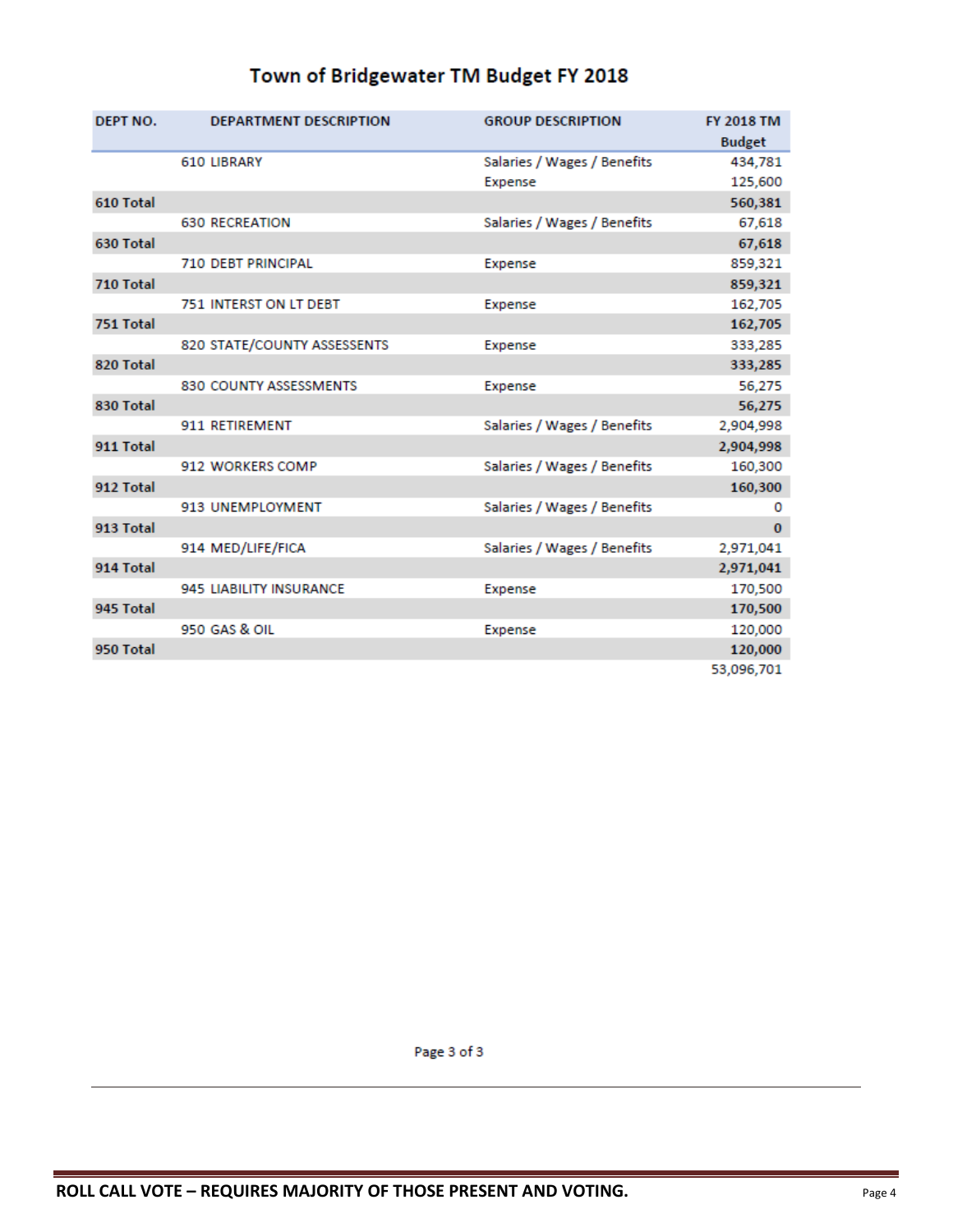*Committee Referrals and Dispositions:*

| Referral(s)                | Disposition(s)                   |
|----------------------------|----------------------------------|
| Budget & Finance Committee | 5/9/17: Vote recommend approval. |
| <b>Finance Committee</b>   | $5/8/17$ : Vote 5-0 approve      |

A motion was made by Councilor Wood to vote Ambulance Receipts separately. The motion was seconded by Councilor Perry. A voice vote was taken and the motion passed 9-0.

**In accordance with the applicable provisions of the Town of Bridgewater Home Rule Charter and Town Council Rules and Procedures, the Town Council assembled voted, at their meeting on Tuesday, May 9, 2017, to approve the aforementioned Order by a Roll Call vote (9-0).** 

**A TRUE COPY ATTEST:**

\_\_\_\_\_\_\_\_\_\_\_\_\_\_\_\_\_\_\_\_\_\_\_\_\_\_\_\_\_\_

Ann M. Holmberg Town Council Clerk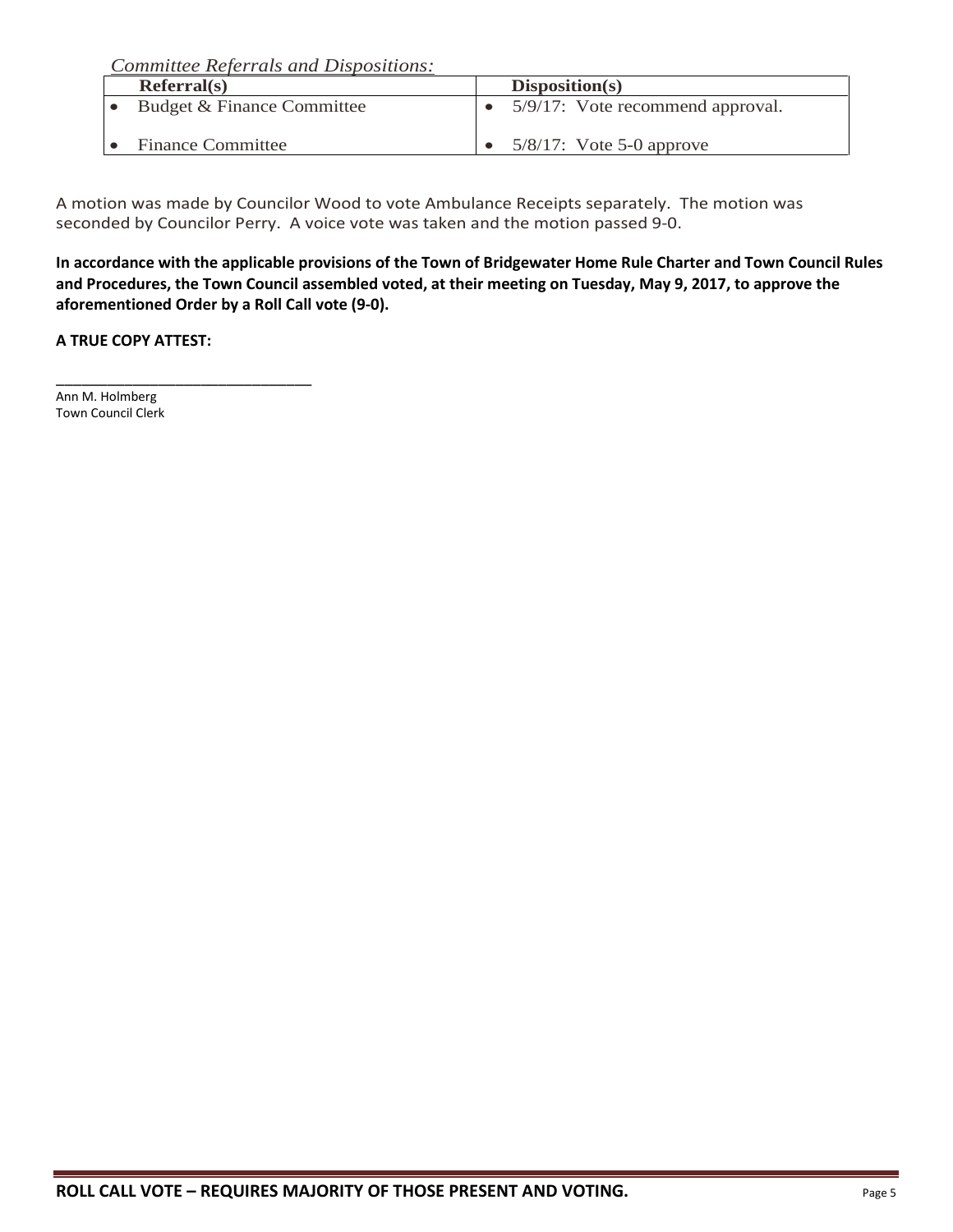

In Town Council, Tuesday, May 9, 2017

Council Order: O-2017-014

| Introduced By:                 | <b>Town Manager</b> |
|--------------------------------|---------------------|
| Date Introduced:               | April 4, 2017       |
| First Reading:                 | April 4, 2017       |
| Second Reading/Public Hearing: | May 9, 2017         |
| Third Reading:                 | None                |
| Fourth Reading:                | None                |
| Amendments Adopted:            | None                |
| Date Adopted:                  | May 9, 2017         |
| Date Effective:                | July 1, 2017        |

# **Order #O-2017-014**

#### **FY2018 SEWER ENTERPRISE FUND BUDGET**

**ORDERED** to see if the Town will vote to appropriate **\$1,895,146.00** from Sewer Enterprise receipts to defray Sewer direct costs, to reserve **\$300,000.00** for Capital Projects**,** and that **\$104,856.00** as appropriated under Order #O-2017-013 be used for Sewer indirect costs, all to fund the totals costs of operations of the Sewer Enterprise as follows:

| <b>Salaries/Wages/Benefits</b>              | S  | 815,309.01   |
|---------------------------------------------|----|--------------|
| <b>Other Expenses/Capital Outlay</b>        | Ś  | 672,605.31   |
| <b>Debt Service</b>                         | \$ | 407,231.68   |
| <b>Appropriated for Direct Costs</b>        | S  | 1,895,146.00 |
| <b>Reserve for Capital Expenditure</b>      | \$ | 300,000.00   |
| <b>Indirect Costs - Due to General Fund</b> | \$ | 104,856.00   |
| <b>Total Cost - Sewer Fund</b>              |    | 2,300,002.00 |

### *Committee Referrals and Dispositions:*

| Referral(s)                | Disposition(s)                                |
|----------------------------|-----------------------------------------------|
| Budget & Finance Committee | $\bullet$ 5/1/17: Vote 3-0 recommend approval |
| <b>Finance Committee</b>   | • $5/8/17$ : Vote 5-0 approve.                |
|                            |                                               |

**In accordance with the applicable provisions of the Town of Bridgewater Home Rule Charter and Town Council Rules and Procedures, the Town Council assembled voted, at their meeting on Tuesday, May 9, 2017, to approve the aforementioned Order by a Roll Call vote (9-0).** 

#### **A TRUE COPY ATTEST:**

\_\_\_\_\_\_\_\_\_\_\_\_\_\_\_\_\_\_\_\_\_\_\_\_\_\_\_\_\_\_

Ann M. Holmberg Town Council Clerk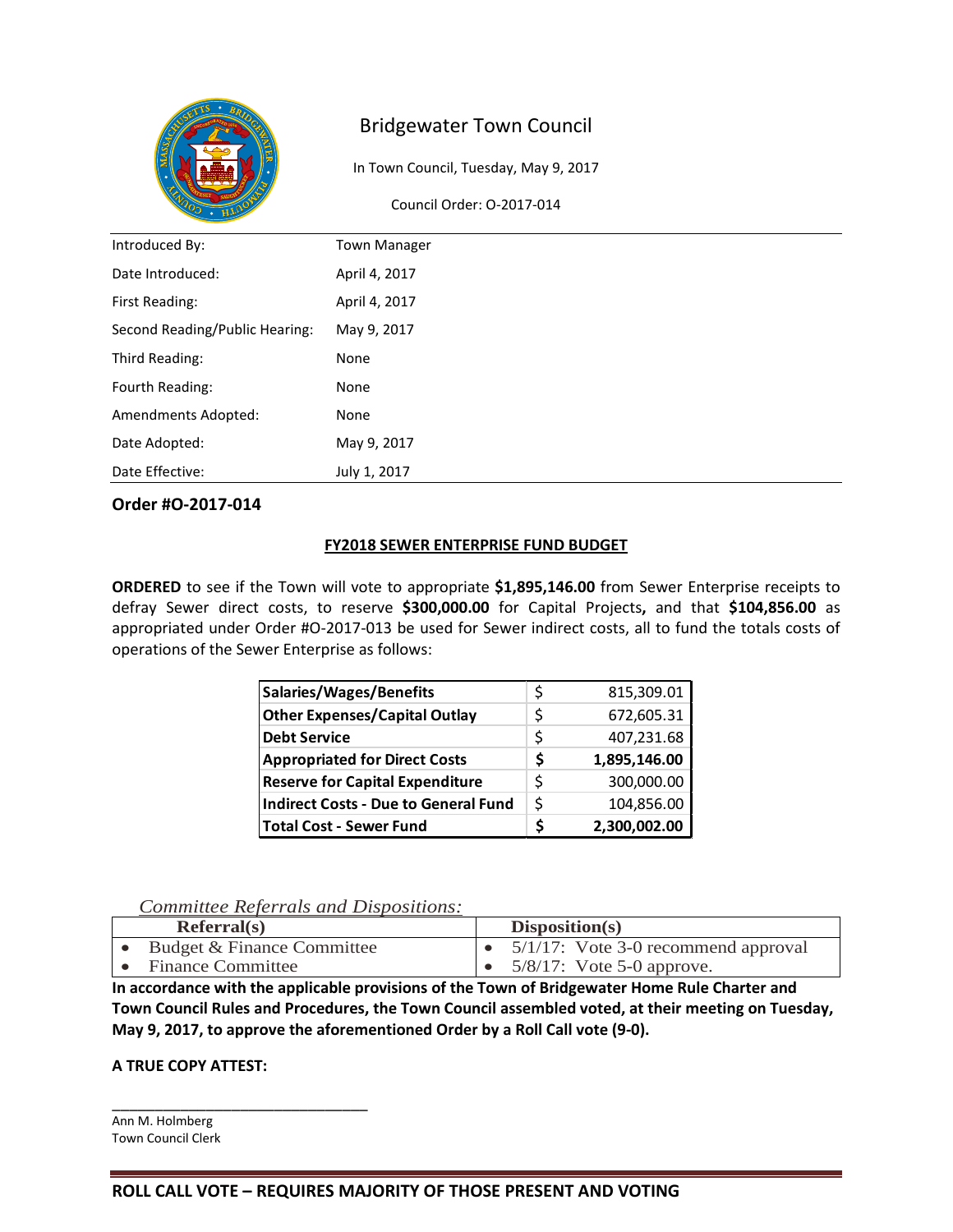

In Town Council, Tuesday, May 9, 2017

Council Order: O-2017-015

| Introduced By:                 | <b>Town Manager</b> |
|--------------------------------|---------------------|
| Date Introduced:               | April 4, 2017       |
| First Reading:                 | April 4, 2017       |
| Second Reading/Public Hearing: | May 9, 2017         |
| Third Reading:                 | None                |
| Fourth Reading:                | None                |
| Amendments Adopted:            | None                |
| Date Adopted:                  | May 9,2017          |
| Date Effective:                | July 1, 2017        |

# **Order #O-2017-015**

### **FY2018 WATER ENTERPRISE FUND BUDGET**

**ORDERED** to see if the Town will vote to appropriate **\$3,064,021.00** from Water Enterprise receipts to defray Water direct costs, to reserve **\$600,000.00** for Capital Projects, and that **\$135,981.00** as appropriated under Order #O-2017-013 be used for Water indirect costs, all to fund the totals costs of operations of the Water Enterprise as follows:

| <b>Salaries/Wages/Benefits</b>              | S | 1,003,846.77 |
|---------------------------------------------|---|--------------|
| <b>Other Expenses/Capital Outlay</b>        |   | 1,404,736.55 |
| <b>Debt Service</b>                         | ς | 655,437.68   |
| <b>Appropriated for Direct Costs</b>        |   | 3,064,021.00 |
| <b>Reserve for Capital Expenditure</b>      |   | 600,000.00   |
| <b>Indirect Costs - Due to General Fund</b> | ς | 135,981.00   |
| <b>Total Cost - Water Fund</b>              |   | 3,800,002.00 |

*Committee Referrals and Dispositions:* 

| Referral(s)                           | Disposition(s)                                |
|---------------------------------------|-----------------------------------------------|
| • Budget $& \text{Finance Committee}$ | $\bullet$ 5/1/17: Vote 3-0 recommend approval |
| • Finance Committee                   | • $5/8/17$ : Vote 5-0 approve.                |
| .                                     |                                               |

**In accordance with the applicable provisions of the Town of Bridgewater Home Rule Charter and Town Council Rules and Procedures, the Town Council assembled voted, at their meeting on Tuesday, May 9, 2017, to approve the aforementioned Order by a Roll Call vote (9-0).** 

#### **A TRUE COPY ATTEST:**

\_\_\_\_\_\_\_\_\_\_\_\_\_\_\_\_\_\_\_\_\_\_\_\_\_\_\_\_\_\_

Ann M. Holmberg Town Council Clerk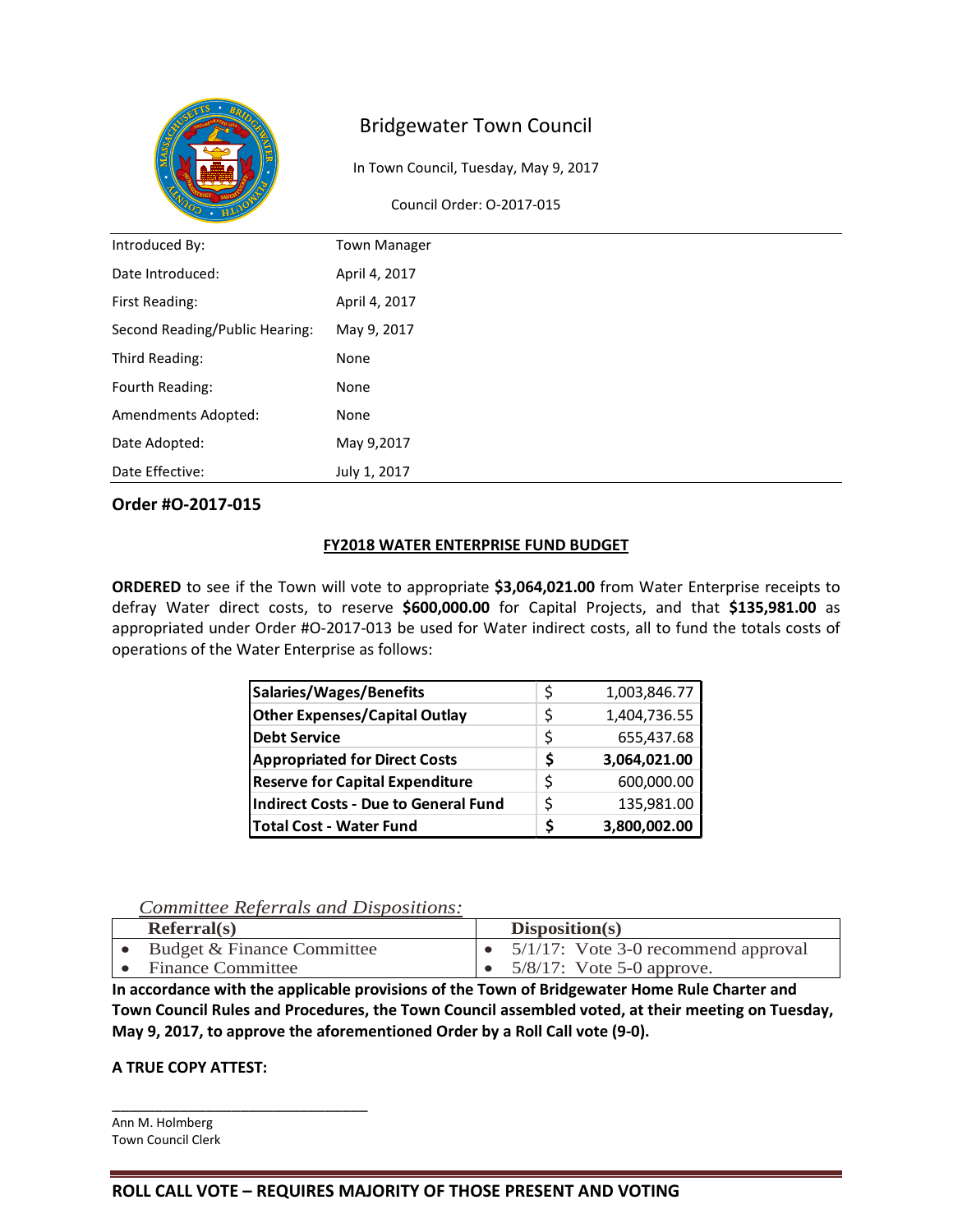

In Town Council, Tuesday, May 9, 2017

Council Order: O-2017-016

| Introduced By:                 | <b>Town Manager</b> |
|--------------------------------|---------------------|
| Date Introduced:               | April 4, 2017       |
| First Reading:                 | April 4, 2017       |
| Second Reading/Public Hearing: | May 9, 2017         |
| Third Reading:                 | None                |
| Fourth Reading:                | None                |
| Amendments Adopted:            | None                |
| Date Adopted:                  | May 9, 2017         |
| Date Effective:                | July 1, 2017        |

# **Order #O-2017-016**

#### **FY2018 TRANSFER STATION ENTERPRISE FUND BUDGET**

**ORDERED** to see if the Town will vote to appropriate **\$249,121.50** from Transfer Station Enterprise receipts to defray Transfer Station direct costs and that **\$40,252.00** as appropriated under Order #O-2017- 013 be used for Transfer Station indirect costs, all to fund the totals costs of operations of the Transfer Station Enterprise as follows:

| <b>Salaries/Wages/Benefits</b>           |    | 84,088.26  |
|------------------------------------------|----|------------|
| <b>Other Expenses/Capital Outlay</b>     | S. | 165,033.24 |
| <b>Appropriated for Direct Costs</b>     | S  | 249,121.50 |
| <b>Reserve for Capital Expenditure</b>   | Ś  |            |
| <b>Indirect Costs - Due General Fund</b> | Ś  | 40,252.00  |
| <b>Total Cost - Transfer Fund</b>        |    | 289,373.50 |

### *Committee Referrals and Dispositions:*

| Referral(s)                | Disposition(s)                         |
|----------------------------|----------------------------------------|
| Budget & Finance Committee | $5/1/17$ : Vote 3-0 recommend approval |
| • Finance Committee        | • $5/8/17$ : Vote 5-0 approve          |
| .                          |                                        |

**In accordance with the applicable provisions of the Town of Bridgewater Home Rule Charter and Town Council Rules and Procedures, the Town Council assembled voted, at their meeting on Tuesday, May 9, 2017, to approve the aforementioned Order by a Roll Call vote (9-0).** 

#### **A TRUE COPY ATTEST:**

\_\_\_\_\_\_\_\_\_\_\_\_\_\_\_\_\_\_\_\_\_\_\_\_\_\_\_\_\_\_

Ann M. Holmberg Town Council Clerk

**ROLL CALL VOTE – REQUIRES MAJORITY OF THOSE PRESENT AND VOTING.**